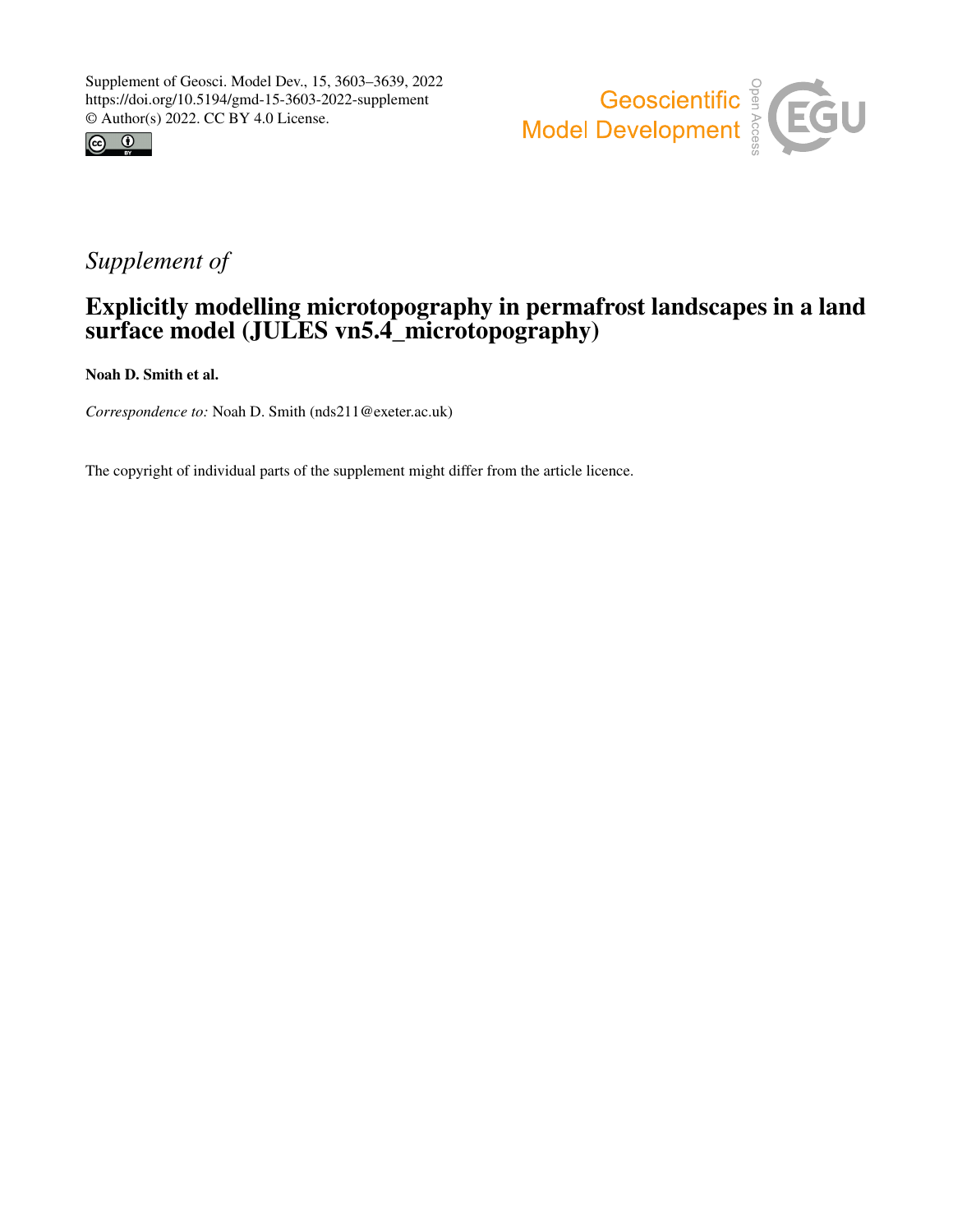**Supplementary material**

### 1335 **Diagnosing the water table position in a partially saturated layer**

The implemented lateral flow scheme requires the position of the local water table for a layer to be determined, here referred to as the 'layer head', or  $\psi_n$ . Here, we present a new method of determining the water table within a partially saturated layer in a way that is consistent with the assumptions of the cell-centred numerical method for solving the Richards equation used by JULES. The model procedure for finding the layer head is then described. JULES calculates the matric potentials of layers

- 1340 using the layer liquid water as a fraction of saturation, or fractional saturation,  $\theta$ . Previously, the position of the water table in JULES has been calculated by assuming that  $\theta$  refers to the saturation at the midpoint of the layer,  $\theta_{mid}$ . This aligns with the usual calculation of vertical Darcy fluxes using the potential difference between the midpoint of each layer. Setting the potential of the water table to be 0, the soil moisture above the water table is assumed to have the equilibrium profile such that the increase in gravitational potential is balanced by a decreasing matric potential such that the total potential is constant. Using
- 1345 the Brookes-Corey (BC) relation at the layer midpoint,

$$
\psi = \psi_s \theta_{mid}^{-b} = z_w , \qquad (8)
$$

where  $z_w(m)$  is the height above the water table,  $\psi_s(m)$  is the BC matric potential at saturation and b is the Clapp and Hornberger (1978) soil exponent. The result of this calculation is shown by the blue curve in [Figure S 1.](#page-1-0) A similar calculation can be done using the Van Genuchten (VG) relation, for which we use an alternative formulation:

1350 
$$
\psi = \psi_s \theta_{mid} (\theta_{mid}^{-b-1} - 1) = z_w ,
$$
 (9)

with similar results to BC, giving the orange curve. This correctly places the water table at the midpoint when saturated, rather than being offset by  $\psi_s$ .



<span id="page-1-0"></span>**Figure S 1:** The fractional saturation of the layer,  $\theta$ , vs the distance of the water table below the top of the layer  $z_{w-top}$ . 1355 Previously, the position of the water table has been calculated by assuming that  $\theta$  refers to the fractional saturation at the midpoint of the layer, resulting in the blue and orange curves, and the water table not exceeding the midpoint of the layer when the layer is saturated. However, in JULES, when considering how much water fits in a layer.  $\theta$  refers to the average saturation of the layer. Using this interpretation results in the green curve, where the water table is at the top of the layer when the layer is saturated. Making the simplification that the green curve is approximately linear while the water table is 1360 within the layer, the position of the water table within a partially saturated layer can easily be found from the average saturation of the layer.

However, in JULES,  $\theta$  is also a prognostic variable tracking the average saturation of a layer and is updated according to how much water flows into or out of a layer. This contradicts the calculation of the water table depth and of the direct calculation of the matric potential at the midpoint from  $\theta$ , as a saturated layer ( $\theta = 1$ ) would have its water table at the top, and conversely 1365 the saturation at the midpoint could be 1 even when  $\theta$  is not. We therefore need a way of calculating the water table from the value of the average saturation of the layer. We start by doing the reverse. If the water table distance below the top of the layer,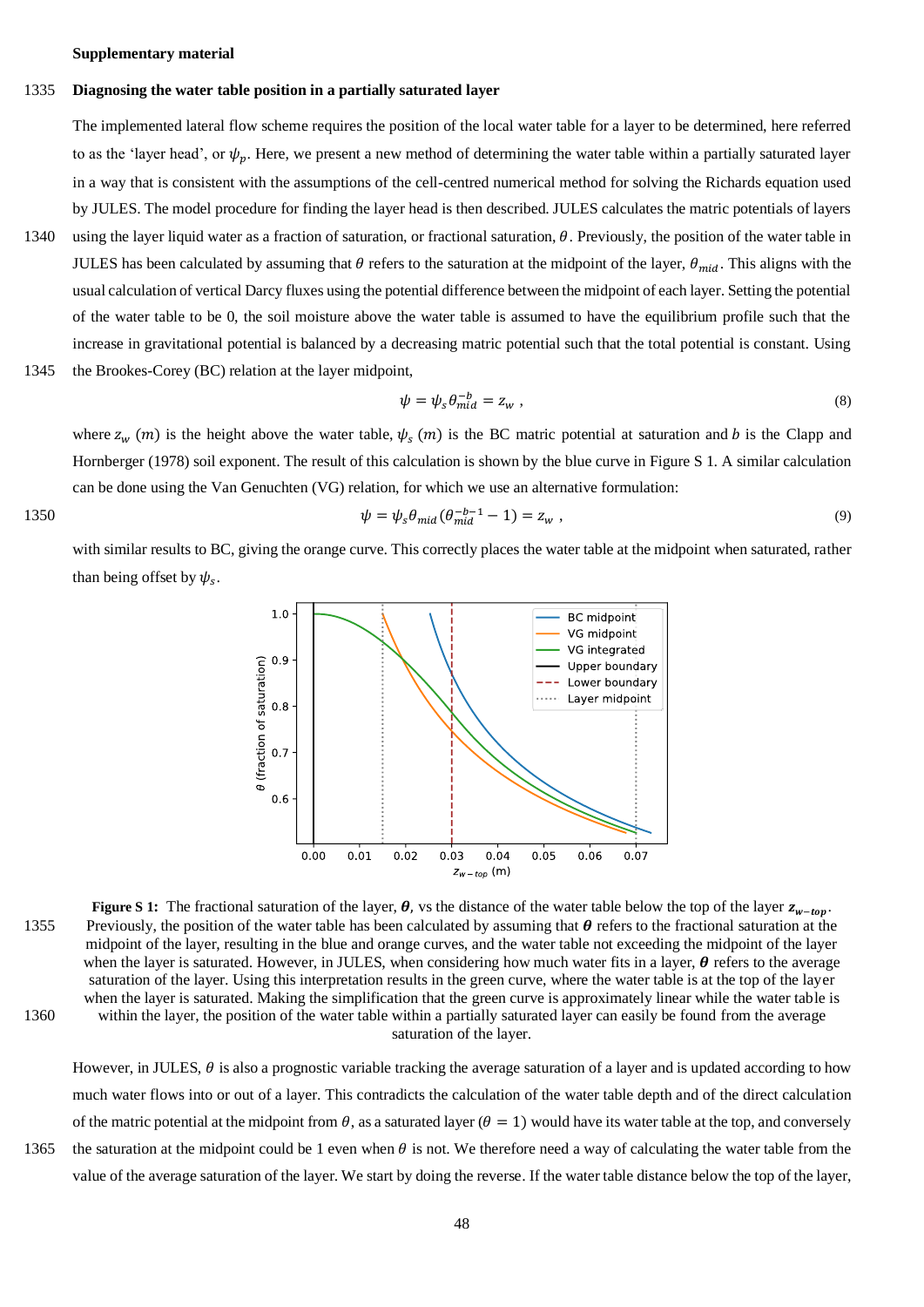$z_{w-top}$  (m), is known, the average fractional saturation of the layer,  $\theta_{avg}$ , can be found by dividing the integration of the equilibrium VG profile for  $\theta$  over the layer by the layer thickness,  $z_T(m)$ , noting that below the water table is saturated.

$$
z_{w-top} \ \leq = \ z_T
$$

1370 
$$
\theta_{avg} = 1 - \frac{z_{w-top}}{z_T} + \frac{1}{z_T} \int_{z=0}^{z_{w-top}} \left( \left( \frac{z}{\psi_s} \right)^{\frac{b+1}{b}} + 1 \right)^{\frac{1}{-b-1}} dz , \qquad (10)
$$

 $z_{w-top} > dz$ :

$$
\theta_{avg} = \frac{1}{z_T} \int_{z=0}^{z_{w-top}} \left( \left( \frac{z}{\psi_s} \right)^{\frac{b+1}{b}} + 1 \right)^{\frac{1}{-b-1}} dz , \qquad (11)
$$

This gives the green curve in [Figure S 1.](#page-1-0) The water table is now at the top of the layer when the layer is saturated. The deviation from either the standard VG or BC calculation is small when the water table is below the bottom boundary of the layer, 1375 indicating that  $\theta_{avg} \approx \theta_{mid}$  is a good approximation for most cases away from the saturated/unsaturated boundary. Accounting

for the difference is therefore only of any importance in wetland environments. To invert the function to calculate the water table depth from  $\theta_{avg}$  is non-trivial. However, within the ranges of b and  $\psi_s$  used at the studied sites,  $z_{w-top}(\theta_{avg})$  is approximately linear while the water table is within the layer. We therefore calculate  $\theta_{min}$ , the value of  $\theta_{avg}$  when the water table is at the bottom of the layer ( $zw_{top} = z_T$ ) and interpolate between ( $\theta_{min}, z_T$ ) and (1,0) to finally find  $z_{w-top}$  as a 1380 function of  $\theta_{avg}$ :

$$
\theta_{z_T} = \left( \left( \frac{z_T}{\psi_s} \right)^{\frac{b+1}{b}} + 1 \right)^{\frac{1}{-b-1}},\tag{12}
$$

$$
VG_{int}(\theta) = \int \psi_s \theta (\theta^{-b-1} - 1) dz = \psi_s (\frac{1}{-b+1} \theta^{-b+1} - \frac{\theta^2}{2}),
$$
\n(13)

$$
\theta_{min} = \frac{1}{z_T} \Big( V G_{int}(1) - V G_{int} \Big( \theta_{z_T} \Big) \Big) + \theta_{z_T} \,, \tag{14}
$$

when  $\theta_{avg} < \theta_{min}$ :

$$
Z_{w-top} \approx \frac{z_T(\theta_{avg} - \theta_{min})}{1 - \theta_{min}} \tag{15}
$$

The final method is simple to implement and compares well to the full numerical integration ('VG integrated' in [Figure S 1\)](#page-1-0), with fully accurate end-point values.

Now that the position of the water table within a partially saturated layer can be found, the model procedure for finding the 1390 local water table for a layer is as follows: if a layer is saturated, then each layer above the original layer is checked sequentially until a layer that is partially saturated is found. The position of the water table within this partially saturated layer is then determined, and the total height from the original layer to this is the layer head. If the original layer is partially saturated, the position of the water table within the original layer is determined only if the layer beneath is saturated. If a layer has frozen water present, then the layer head is zero for that layer. If, while sequentially checking the layers above the original layer, a

1395 layer which contains frozen water is found, the layer head is the height from the original layer to the bottom of that layer. If the saturation continues to the surface, then the layer head is the height from the original layer to the pond surface (if present).

#### **Limiting soil under- and over-saturation**

The standard methods JULES uses to avoid supersaturation or undersaturation as a result of the water flux calculation numerics 1400 can result in the unintended consequence of water being passed out of the soil column. This is particularly a problem for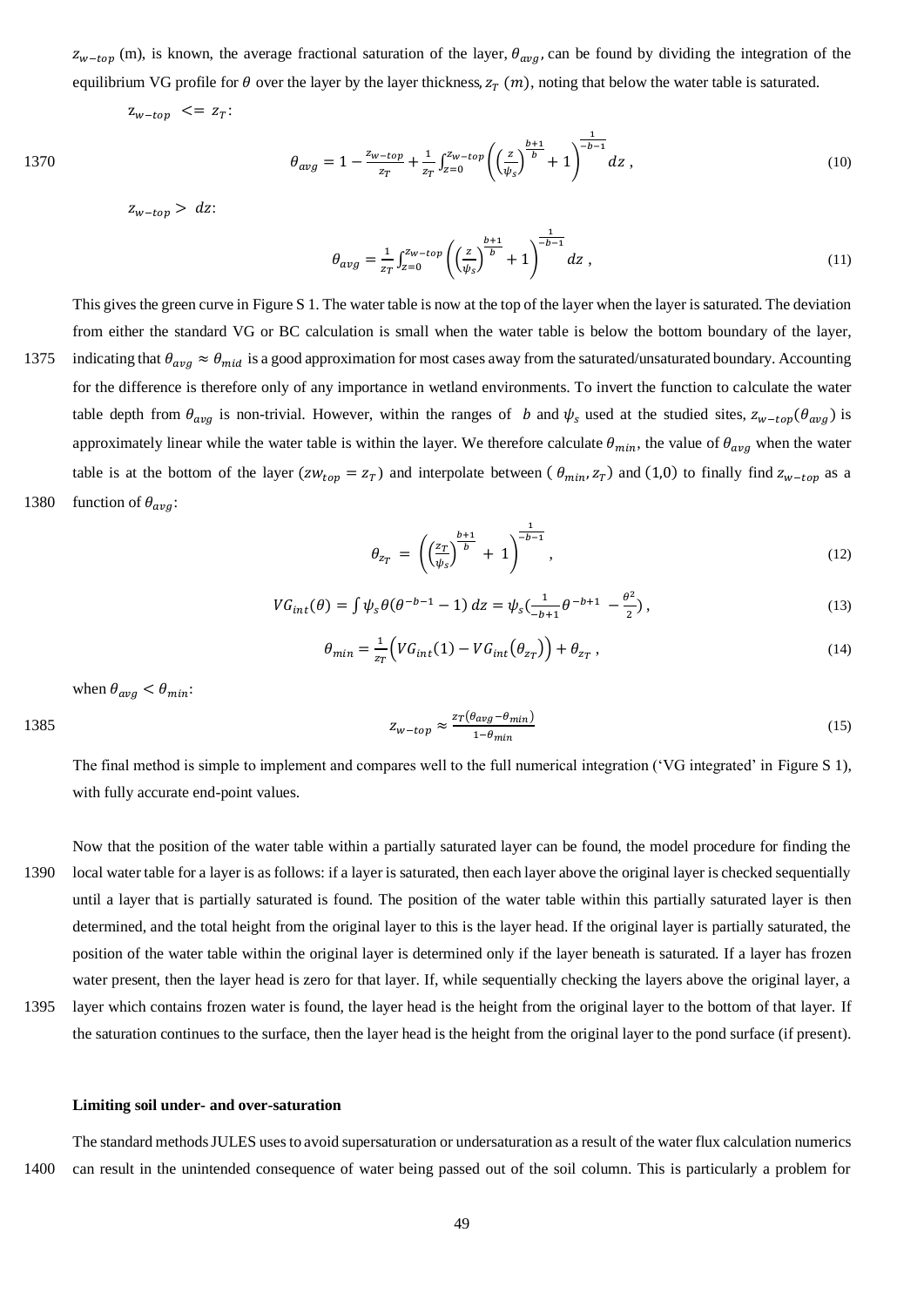freezing saturated soils. Here, we present a method which avoids this problem, and which also integrates with the scheme for simulating lateral fluxes of water.

In some cases, the explicitly and implicitly calculated Darcy fluxes could lead to layers which have a fractional saturation 1405 outside the range of 0 to 1. To avoid this, JULES can be set to either adjust the water flux into the top of the layer  $(1$ <sub>soil</sub>\_sat\_down = false) or to adjust the flux out of the bottom of the layer  $(1$ <sub>soil</sub>\_sat\_down = true) so that the saturation does not go outside this range (Best et al., 2011). The soil water extraction and sub-surface runoff are not limited, as they cannot cause oversaturation, and should be absent in the case of under-saturation. However, both approaches can cause problems, as in both cases the choice of which flux to limit does not account for the direction of water flow. This can cause 1410 water to either be able to pass downwards through permafrost, or be ejected upwards out of the soil when water is drawn upwards towards a frozen surface layer when refreezing [\(Figure S 2](#page-4-0) and [Figure S 4\)](#page-4-1). In addition, an approach is needed that can also limit the lateral fluxes when necessary.

Here, we solve this problem by only limiting the *incoming* fluxes when a layer will potentially be oversaturated (soilsat-1415 updown). This is done by multiplying them by an appropriate factor such that the layer becomes exactly saturated [\(Figure S 3,](#page-4-2) Supplementary). A multiplicative factor was used so that all fluxes scale equally. For a potentially under-saturated layer, any outgoing fluxes (discounting qbase and extraction) are limited in a similar manner. This is necessarily an iterative process as for any layer either flux could be limited, potentially creating the need to adjust a flux in an adjacent layer. The iteration was found to be most efficient sweeping upwards from the lowest layer, and repeats until either there is no appreciable change, or 1420 the iteration limit (set at 1 greater than the number of layers) is reached. Generally, only a few of sweeps are required, and the

iteration limit is never reached. As lateral flows can be limited, which changes the flows of the paired tile, the limiting code is run a second time for each box after it has been run for all boxes once.

For the most part, limiting the incoming fluxes to a saturated layer (soilsat-updown) results in a soil moisture profile very 1425 similar to that of simply limiting fluxes into the top of a saturated layer (l\_soil\_sat\_down = false), and there are only a very few cases where flux out of the top of the soil is avoided [\(Figure S 2\)](#page-4-0). This does however suggest that l\_soil\_sat\_down = false is in general the more physically realistic scheme. This being said, the few instances where the top of the soil is saturated, and layers of soil exhibit an upward suction into saturated layers are of importance to freezing wetland environments and become more frequent with the inclusion of ponding. Best et al.  $(2011)$  point out that, considered globally,  $l\_soi\_sat\_down = false$ 1430 generates too much runoff in permafrost environments due to correctly allowing a perched water table above a frozen layer. However, the perching of the water table above saturated permafrost is a key behaviour responsible for permafrost wetlands (Avis et al., 2011), so setting l\_soil\_sat\_down = true is undesirable. Our addition of ponding will help reduce runoff, while the effect of macropores (Bechtold et al., 2019) should also be considered, so as to get the right infiltration in the right places

for the right reasons. As a side note, an alternative, more physically realistic solution to water being drawn into already 1435 saturated frozen layers would be the inclusion of ice segregation.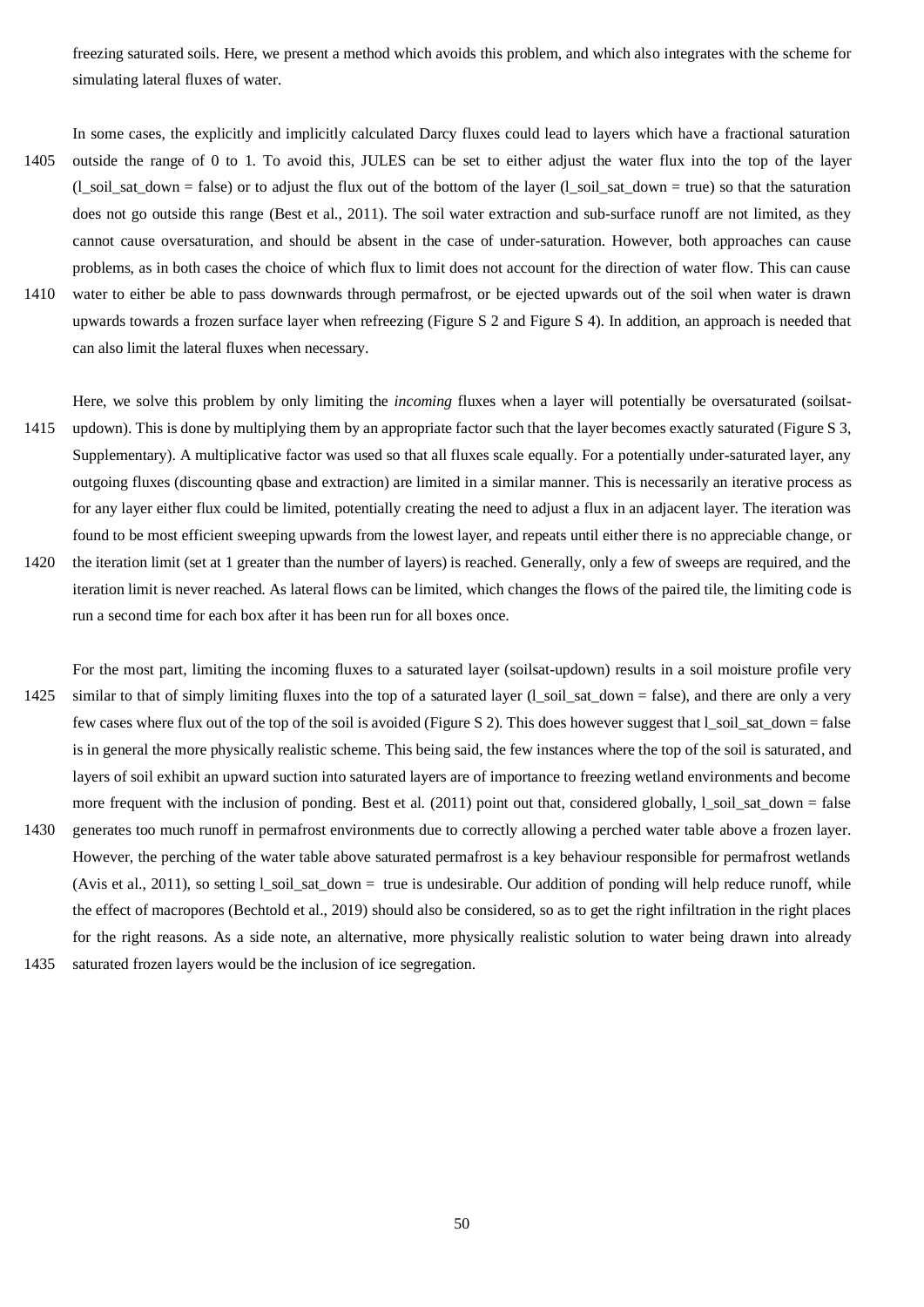

 $-0$  $\overline{0}$  $0.1$ water  $0.2$ mean depth t<br>table [m]  $0.\overline{3}$  $0.4$ **Gridbox**  $0.5$  $0.6$ 041.03 1941.0 1942-23 **042.07** 

<span id="page-4-0"></span>**Figure S 2:** l\_soil\_sat\_down = false - the excess flux into a saturated layer at the beginning of winter is passed up and out of the soil, as the layer that would become saturated modifies the layer flux at its upper boundary to avoid this, passing the problem to the next layer.

<span id="page-4-2"></span>



<span id="page-4-1"></span>**Figure S 4:** 1\_soil\_sat\_down = true – the downwards flux into a saturated layer is mitigated by altering the water flux at the lower boundary of the saturated layer, causing the same problem in the layer below and so passing water down and out of the soil. The same effect is not seen in soilsat updown.



**Figure S 5:** l\_soil\_sat\_down = true water is able to fully infiltrate the frozen soil.

<span id="page-4-3"></span>**Figure S 6:** l\_soil\_sat\_down = false water is unable to infiltrate a frozen soil.

<span id="page-4-4"></span>**Figure S 7:** Soilsat updown - note the similarity to soilsat up.

It is worth noting the differences and similarities between the schemes in [Figure S 6,](#page-4-3) [Figure S 7](#page-4-4) and [Figure S 7.](#page-4-4) For a fresh 1440 spinup, water is only able to infiltrate the frozen soil and saturate the lower soil layers in soilsat down. This means that care needs to be taken to set sthuf (the initial soil wetness) correctly for soilsat up and soilsat updown. Conversely, soilsat up and soilsat updown tend to result in wetter surface layers, though soilsat updown occasionally has a dry surface layer in winter where soilsat up would have a wet one, due to water being able to pass upwards through the saturated ice layer in soilsat up.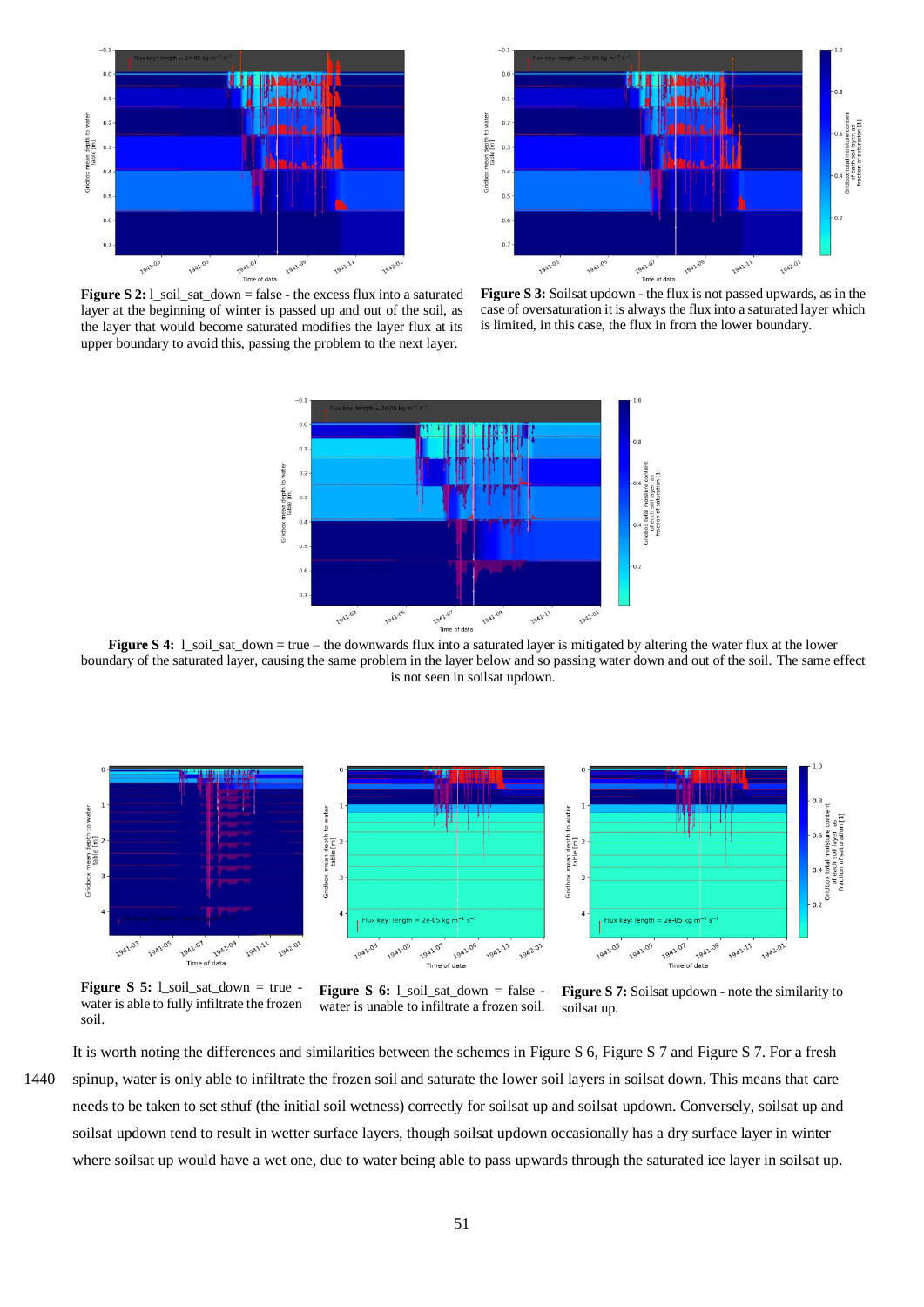#### 1445 **Reasoning for choosing horizontal flows over sloped flows**

This section expands the discussion within the main text, providing reasoning as to why it was decided to connect layers horizontally, rather than having the connections sloping and connecting each layer to its corresponding layer in the other tile. The strengths and weaknesses of both schemes are also discussed.

- 1450 Lateral flows of water were introduced into JULES using an approach mirroring the existing calculation of vertical fluxes, where fluxes are calculated based on the difference in matric potential between soil layers due to their level of saturation. Existing functions for calculating the layer matric potentials and hydraulic conductivities are used, and the fluxes interfaced into the existing code for the water balance for each layer. Unlike for the vertical fluxes, no implicit correction is used, as fluxes are assumed to be relatively small. Two options were considered for connecting laterally adjacent layers: a sloped
- 1455 scheme where layers are sequentially connected to their corresponding layer in the neighbouring tile, and a horizontal scheme where a layer is connected to any layers horizontally adjacent to it, taking into account the area of overlap of each connection (Figure 3). The sloped flow scheme was used by Heather Rumbold in JULES 3.2 in a gridded UK run [\(https://jules.jchmr.org/sites/default/files/Ashton\\_0.pdf,](https://jules.jchmr.org/sites/default/files/Ashton_0.pdf) accessed  $3<sup>rd</sup>$  June 2021). Here, this sloped flow code was adapted to take into account the areas and geometries associated with permafrost microtopography. The horizontal flow scheme is new
- 1460 to this study. In initial tests with small elevations (or large horizontal scales) both schemes appeared to generate very similar results. The horizontal scheme was eventually chosen and further extended for this work, adding horizontal exchange between the soil of the raised tile and ponded water on the low tile, and integration of the horizontal fluxes with JULES' oversaturation limiting code.
- 1465 In JULES, the vertical water flux between layers,  $W (kgm^{-2}s^{-1})$  is calculated using Darcy's law:

$$
W = -K\left(\frac{\Delta\psi_m}{\Delta z} + 1\right),\tag{16}
$$

where K ( $kgm^{-2}s^{-1}$ ) is the hydraulic conductivity,  $\Delta z$  (*m*) is the distance between the centres of the layers, and  $\Delta \psi_m$  (*m*) the difference in matric potential between layers.  $\psi_m$  and K are calculated using either the Brooks and Corey (BC) or the Van Genuchten (VG) relations. When calculating lateral flows, if flows are horizontal, the change in gravitational potential

1470 with distance dyg /dL = 0 and hence the 1 can be dropped, or for sloped flows,  $d\psi_a$ /dl = sin ( $\phi$ ), where  $\phi$  is the angle of the slope.

Both sloped and horizontal flow schemes have their own strengths and weaknesses. For sloped flows each layer can be matched 1:1 with its corresponding layer. This means that it is simpler to keep track of where water is coming and going, and physically 1475 makes sense where landscape changes are continuous, and water flows primarily follow layers of higher conductivity. The

- weakness is that an imbalance of soil moisture is enforced, and the balancing of the water-table across both tiles becomes unachievable, in part due to the lack of a calculated positive pressure  $\psi_p$  in a saturated lower layer to balance the greater  $\psi_g$ of the raised layer[. Figure S 8](#page-6-0) A. illustrates the problem: if the water table is to balance across tiles via sloped flows, then water must flow from a saturated layer (pictured is the flow from layer 3), down the slope through another saturated layer which is
- 1480 further beneath its local water table, and up through further saturated layers to the water table. If layers have different conductivities, and indeed could be frozen, then it is non-trivial to solve the rate at which water flows from one tile to the other, leading to the need for iterative schemes. Furthermore, it cannot be done by the current method used by JULES to solve the Richards equation where  $\psi$  is calculated based on the layer saturation, as it requires a consideration of  $\psi_n$ . Conversely, for the horizontal flow scheme, a layer may overlap more than one horizontally adjacent layer [\(Figure S 8B](#page-6-0).), meaning flows are
- 1485 harder to keep track of and correct, but there is no danger of flows being dominated by  $\psi_g$ . Although the rate may be incorrect, the water table can now balance across tiles, even without considering saturated to saturated flow paths, through horizontal